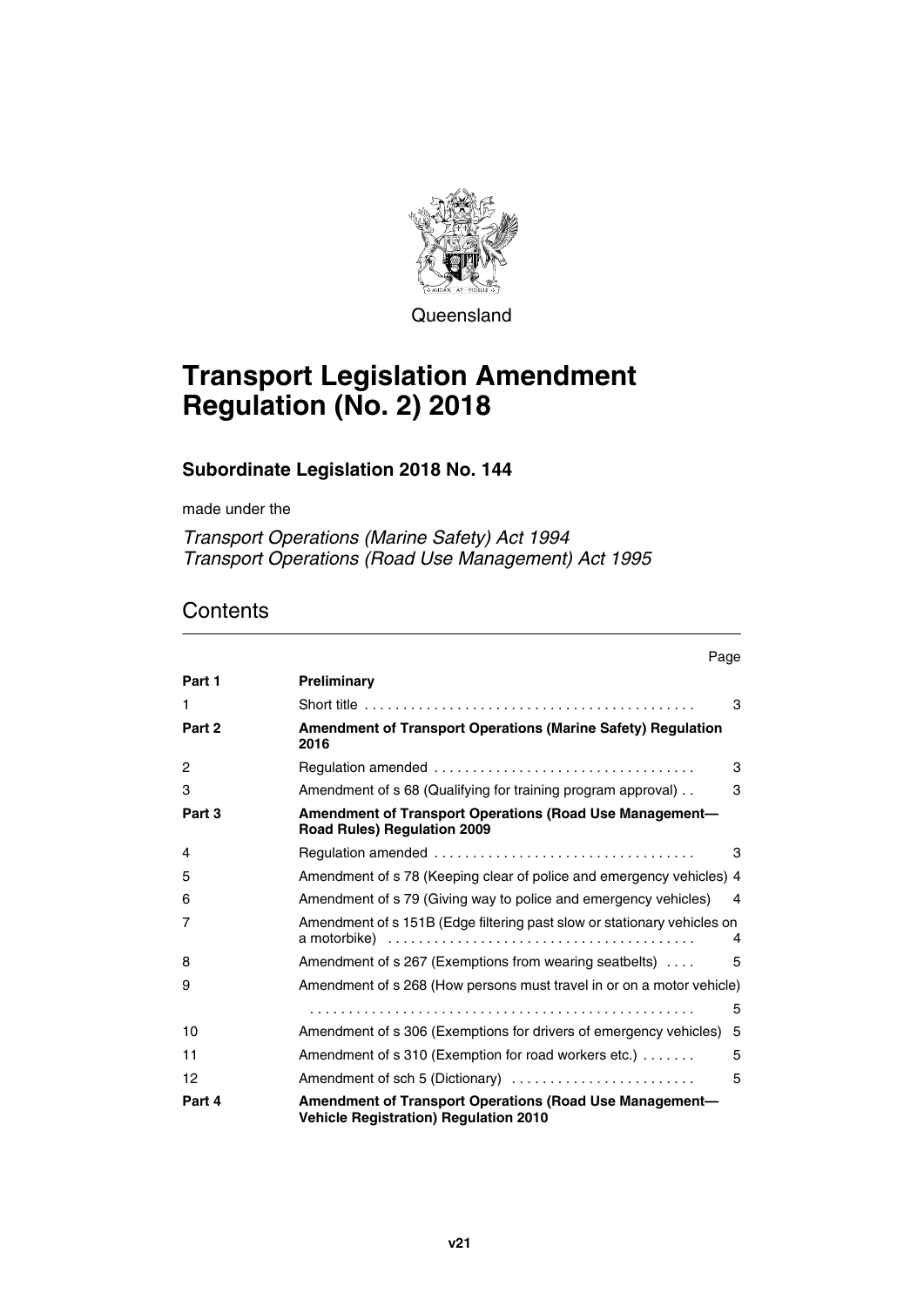#### **Contents**

|            |                                                                             | 6                                                                                                                                                                                                     |  |  |
|------------|-----------------------------------------------------------------------------|-------------------------------------------------------------------------------------------------------------------------------------------------------------------------------------------------------|--|--|
|            |                                                                             |                                                                                                                                                                                                       |  |  |
|            | Amendment of s 13 (Application for registration)<br>6                       |                                                                                                                                                                                                       |  |  |
|            | Amendment of s 31 (Time for attaching number plates)                        |                                                                                                                                                                                                       |  |  |
|            | 6<br>Amendment of s 33 (Personalised number plates)                         |                                                                                                                                                                                                       |  |  |
|            | $\overline{7}$<br>Amendment of s 34 (Transfer of personalised number plate) |                                                                                                                                                                                                       |  |  |
|            | 8<br>Amendment of s 36 (Customised number plates)                           |                                                                                                                                                                                                       |  |  |
|            | 8<br>Amendment of s 109A (Definitions for division)                         |                                                                                                                                                                                                       |  |  |
|            | Amendment of s 115 (Release of information on payment of fee)<br>9          |                                                                                                                                                                                                       |  |  |
|            |                                                                             | 9                                                                                                                                                                                                     |  |  |
| 115A       | Amount payable for release of information to particular                     | 9                                                                                                                                                                                                     |  |  |
|            | Amendment of s 118 (Fee or amount payable to vehicle-related<br>10          |                                                                                                                                                                                                       |  |  |
|            |                                                                             | 12                                                                                                                                                                                                    |  |  |
| Division 7 | When registration certificate may be made available<br>electronically       |                                                                                                                                                                                                       |  |  |
| 119B       | Making particular registration certificates electronically                  | 12 <sup>°</sup>                                                                                                                                                                                       |  |  |
|            |                                                                             | $12 \overline{ }$                                                                                                                                                                                     |  |  |
|            |                                                                             | 13                                                                                                                                                                                                    |  |  |
|            |                                                                             | 14                                                                                                                                                                                                    |  |  |
|            |                                                                             | Insertion of new s 115A $\ldots$ , $\ldots$ , $\ldots$ , $\ldots$ , $\ldots$ , $\ldots$ , $\ldots$<br>Amendment of s 120 (Fees)<br>Amendment of sch 3 (Other fees)<br>Amendment of sch 8 (Dictionary) |  |  |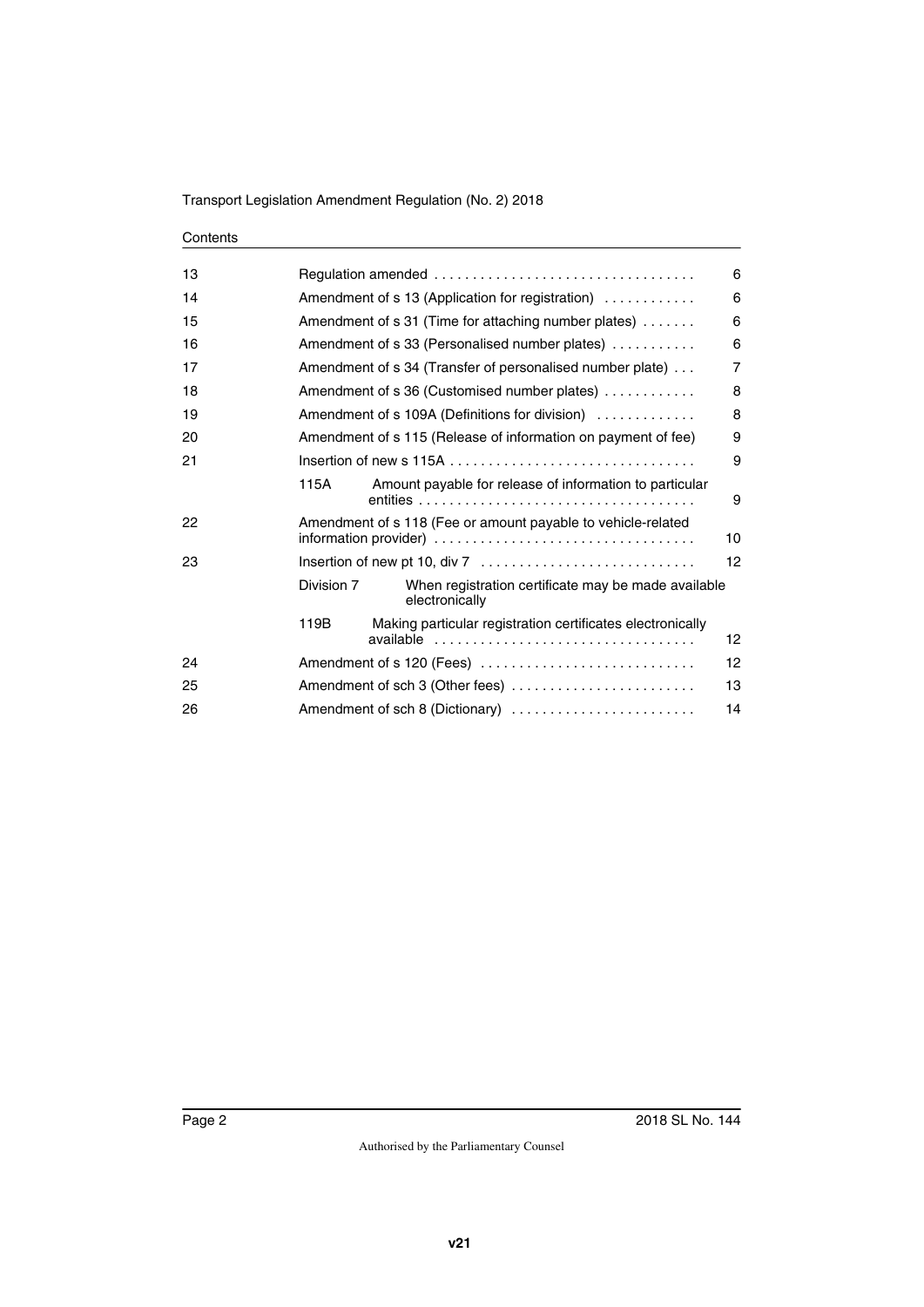[s 1]

# <span id="page-2-0"></span>**Part 1** Preliminary

# <span id="page-2-2"></span>**1 Short title**

<span id="page-2-5"></span><span id="page-2-3"></span><span id="page-2-1"></span>This regulation may be cited as the *Transport Legislation Amendment Regulation (No. 2) 2018*.

# <span id="page-2-4"></span>**Part 2 Amendment of Transport Operations (Marine Safety) Regulation 2016**

# <span id="page-2-6"></span>**2 Regulation amended**

<span id="page-2-7"></span>This regulation amends the *Transport Operations (Marine Safety) Regulation 2016*.

# <span id="page-2-9"></span><span id="page-2-8"></span>**3 Amendment of s 68 (Qualifying for training program approval)**

Section  $68(1)(f)$ , 'an examining'—

*omit, insert—*

<span id="page-2-11"></span>a training program

# <span id="page-2-10"></span>**Part 3 Amendment of Transport Operations (Road Use Management—Road Rules) Regulation 2009**

# <span id="page-2-12"></span>**4 Regulation amended**

<span id="page-2-13"></span>This regulation amends the *Transport Operations (Road Use Management—Road Rules) Regulation 2009*.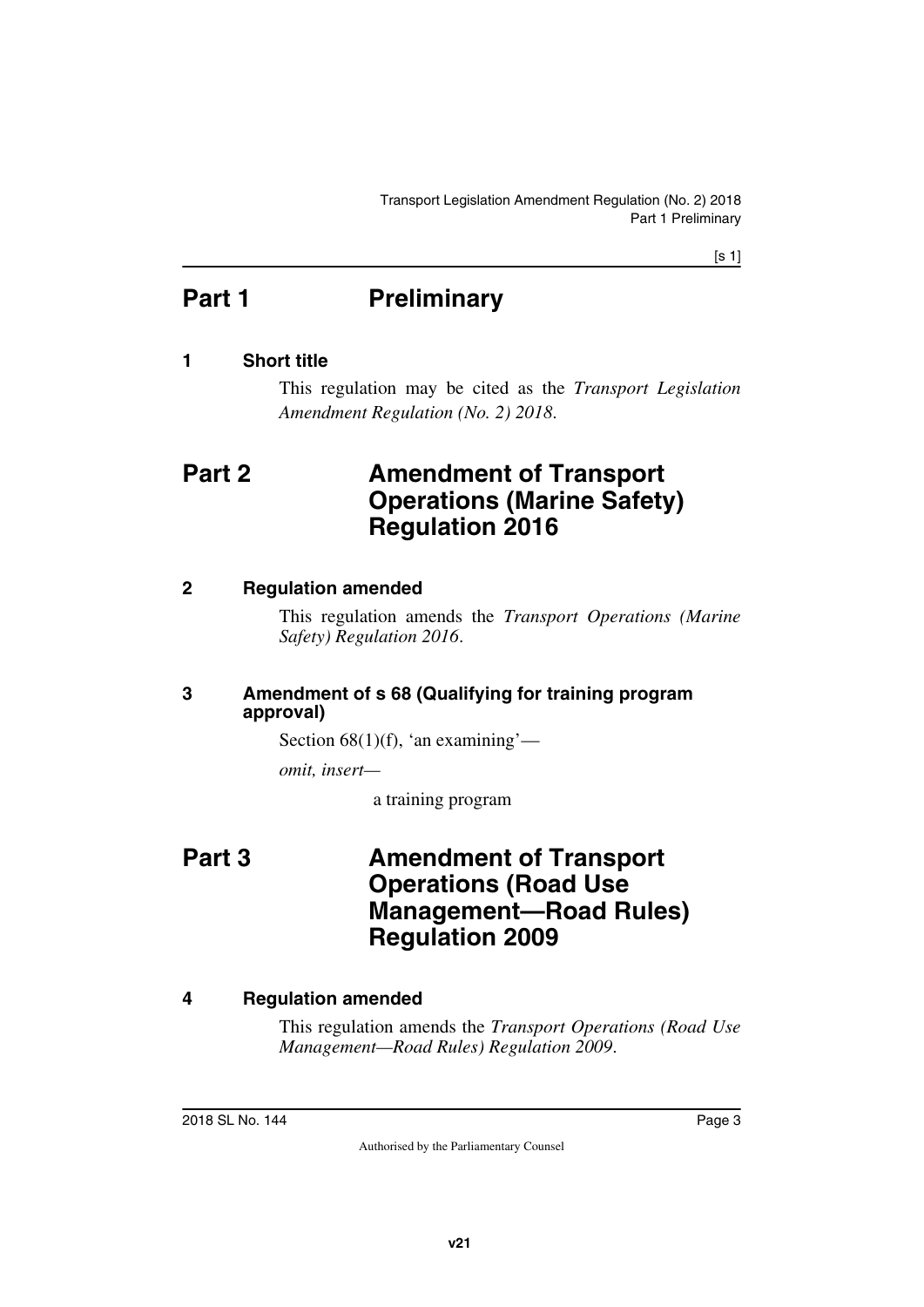[s 5]

#### <span id="page-3-1"></span><span id="page-3-0"></span>**5 Amendment of s 78 (Keeping clear of police and emergency vehicles)**

Section 78(1) and (2), after 'police'—

*insert—*

vehicle

## <span id="page-3-3"></span><span id="page-3-2"></span>**6 Amendment of s 79 (Giving way to police and emergency vehicles)**

Section 79(1) and (2), after 'police'—

*insert—*

vehicle

## <span id="page-3-4"></span>**7 Amendment of s 151B (Edge filtering past slow or stationary vehicles on a motorbike)**

<span id="page-3-5"></span>(1) Section 151B(3)(b)—

*omit, insert—*

(b) the speed limit for the length of road, other than indicated by a variable illuminated message sign, is less than 90km/h;

*Example for paragraph (b)—*

The speed limit for a length of road is 100km/h. A variable illuminated message sign indicates a speed limit of 80km/h for the length of road. In the circumstances, it is lawful for the rider to edge filter along the length of road.

(2) Section 151B(3)—

*insert—*

(ca) the length of road is in a tunnel;

(cb) there are roadworks on the length of road;

(3) Section  $151B(3)(ca)$  to  $(e)$ —

*renumber* as section  $151B(3)(d)$  to (g).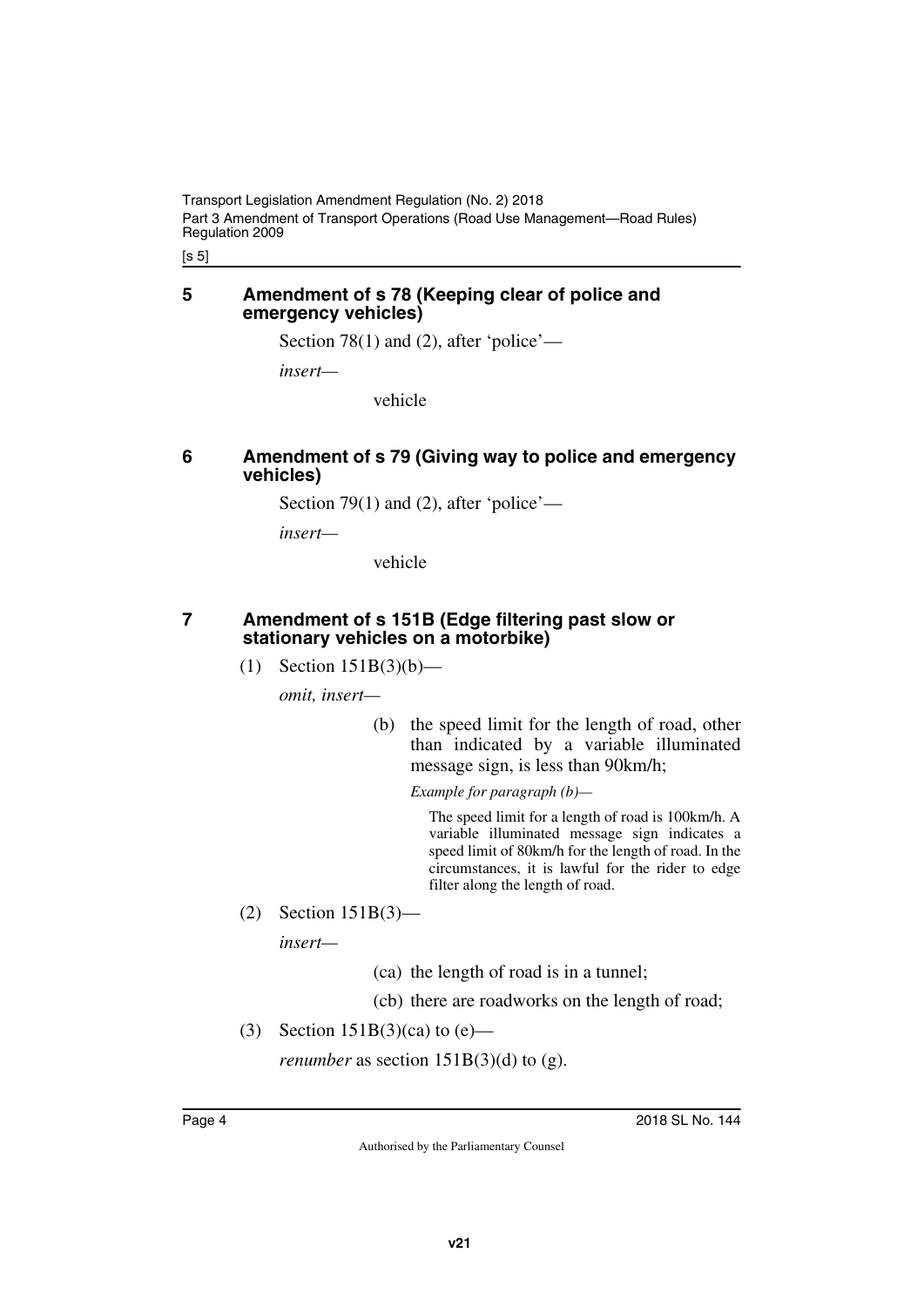[s 8]

#### <span id="page-4-1"></span><span id="page-4-0"></span>**8 Amendment of s 267 (Exemptions from wearing seatbelts)**

Section  $267(5)(a)$ , after 'police'—

*insert—*

vehicle

#### <span id="page-4-3"></span><span id="page-4-2"></span>**9 Amendment of s 268 (How persons must travel in or on a motor vehicle)**

Section 268(5)(a), after 'police'—

*insert—*

vehicle

#### <span id="page-4-5"></span><span id="page-4-4"></span>**10 Amendment of s 306 (Exemptions for drivers of emergency vehicles)**

Section 306(b), from 'if the vehicle' to 'displaying a'—

*omit, insert—*

the vehicle is moving—the vehicle is displaying a blue or

# <span id="page-4-6"></span>**11 Amendment of s 310 (Exemption for road workers etc.)**

<span id="page-4-7"></span>Section 310(4), definition *roadworks*—

<span id="page-4-9"></span>*relocate* to schedule 5.

# <span id="page-4-8"></span>**12 Amendment of sch 5 (Dictionary)**

Schedule 5, definition *emergency vehicle*, 'motor' *omit.*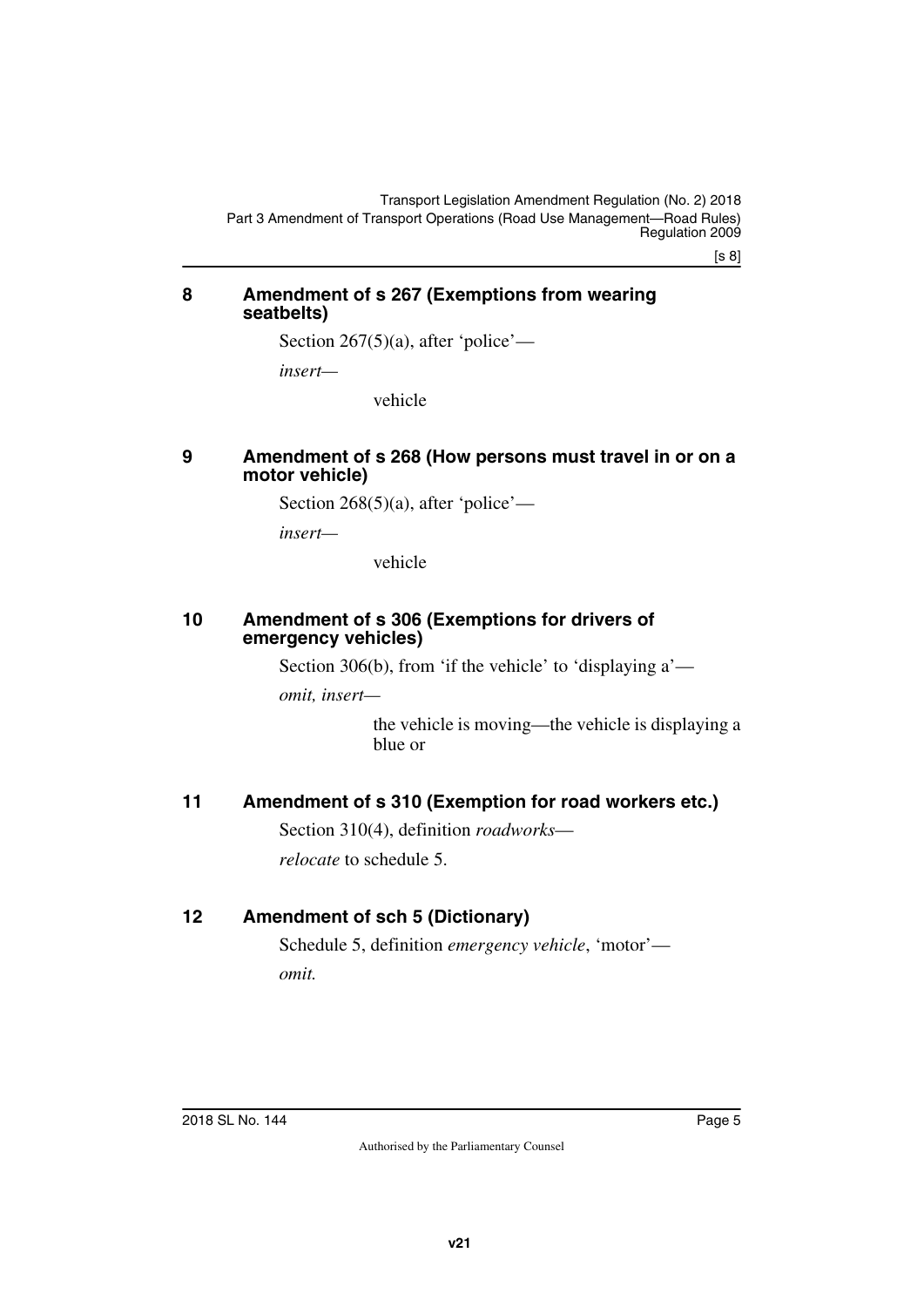Transport Legislation Amendment Regulation (No. 2) 2018 Part 4 Amendment of Transport Operations (Road Use Management—Vehicle Registration) Regulation 2010

[s 13]

# <span id="page-5-1"></span><span id="page-5-0"></span>**Part 4 Amendment of Transport Operations (Road Use Management—Vehicle Registration) Regulation 2010**

# <span id="page-5-2"></span>**13 Regulation amended**

<span id="page-5-3"></span>This regulation amends the *Transport Operations (Road Use Management—Vehicle Registration) Regulation 2010*.

# <span id="page-5-4"></span>**14 Amendment of s 13 (Application for registration)**

<span id="page-5-5"></span>Section  $13(1)(h)(ii)$ —

*omit, insert—*

- (ii) both of the following apply—
	- (A) the vehicle has never previously been registered in Queensland, in another State or in a foreign country;
	- (B) when the application is made, the vehicle's odometer reads a distance of not more than 500km; or

# <span id="page-5-6"></span>**15 Amendment of s 31 (Time for attaching number plates)**

<span id="page-5-7"></span>Section 31(2), after 'registration certificate'—

*insert—*

for the vehicle

# <span id="page-5-8"></span>**16 Amendment of s 33 (Personalised number plates)**

<span id="page-5-9"></span>(1) Section 33(1), from 'The registered operator' to 'the vehicle  $as'$ —

*omit, insert—*

A person may apply to the chief executive for the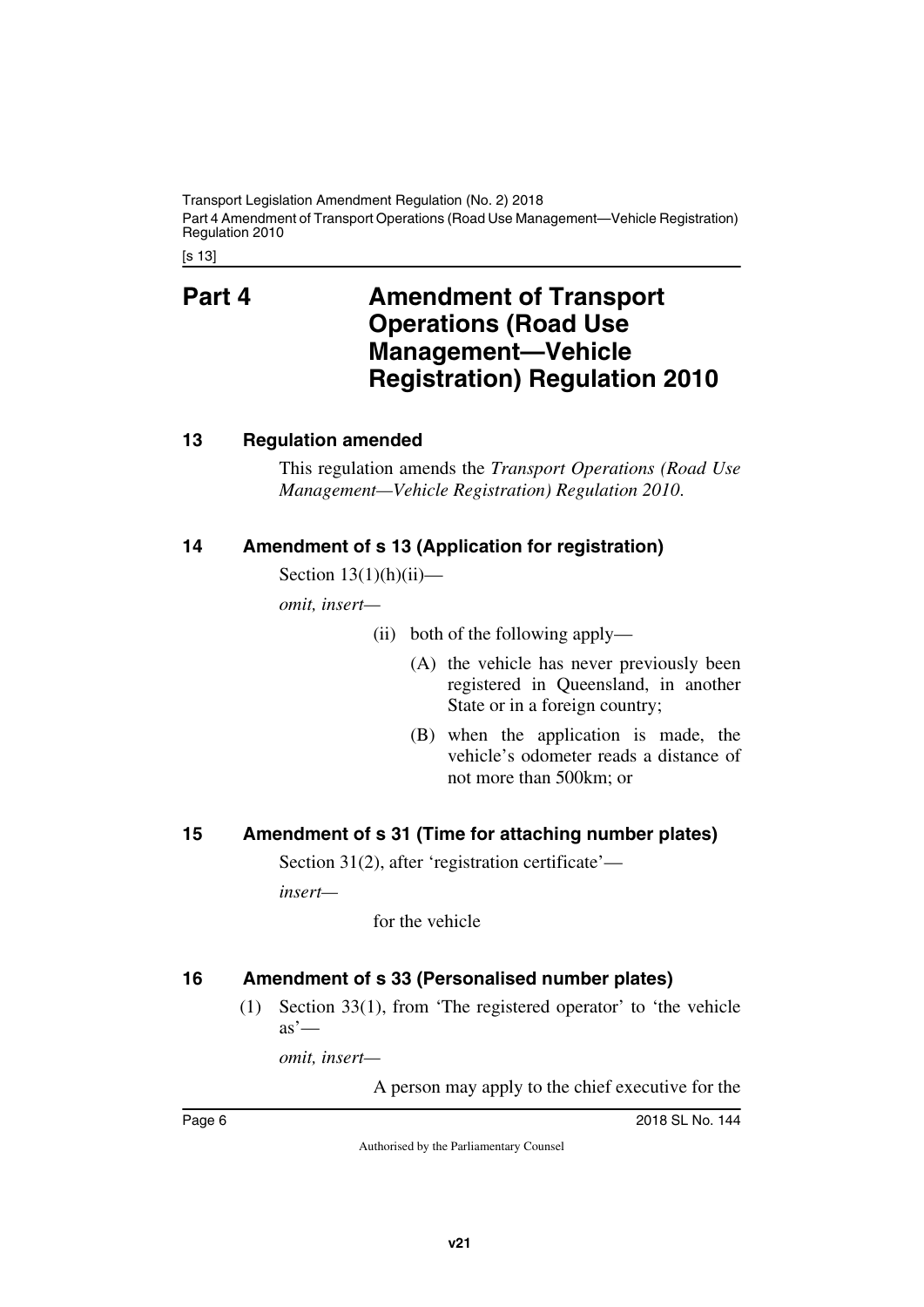Transport Legislation Amendment Regulation (No. 2) 2018 Part 4 Amendment of Transport Operations (Road Use Management—Vehicle Registration) Regulation 2010

[s 17]

issue of

(2) Section 33(2)(c), after 'registration certificate' *insert—*

for the plate

(3) Section 33(5)(b), after 'registration certificate' *insert—*

for the vehicle

# <span id="page-6-1"></span><span id="page-6-0"></span>**17 Amendment of s 34 (Transfer of personalised number plate)**

Section 34—

*insert—*

(2A) A person who transfers a personalised number plate to another person may give the chief executive notice of the transfer.

*Note—*

See part 10, division 3A, subdivision 3 for requirements about the notice.

- (2B) A person's obligation to act under subsection (2) for a personalised number plate is not affected if another person acts under subsection (2A) for the personalised number plate.
- (2C) Subsection (2D) applies if the chief executive—
	- (a) receives—
		- (i) a notice and the fee under subsection (2); or
		- (ii) a notice under subsection (2A); and
	- (b) the chief executive is satisfied that the information stated in the notice in relation to the transfer of the personalised number plate is correct.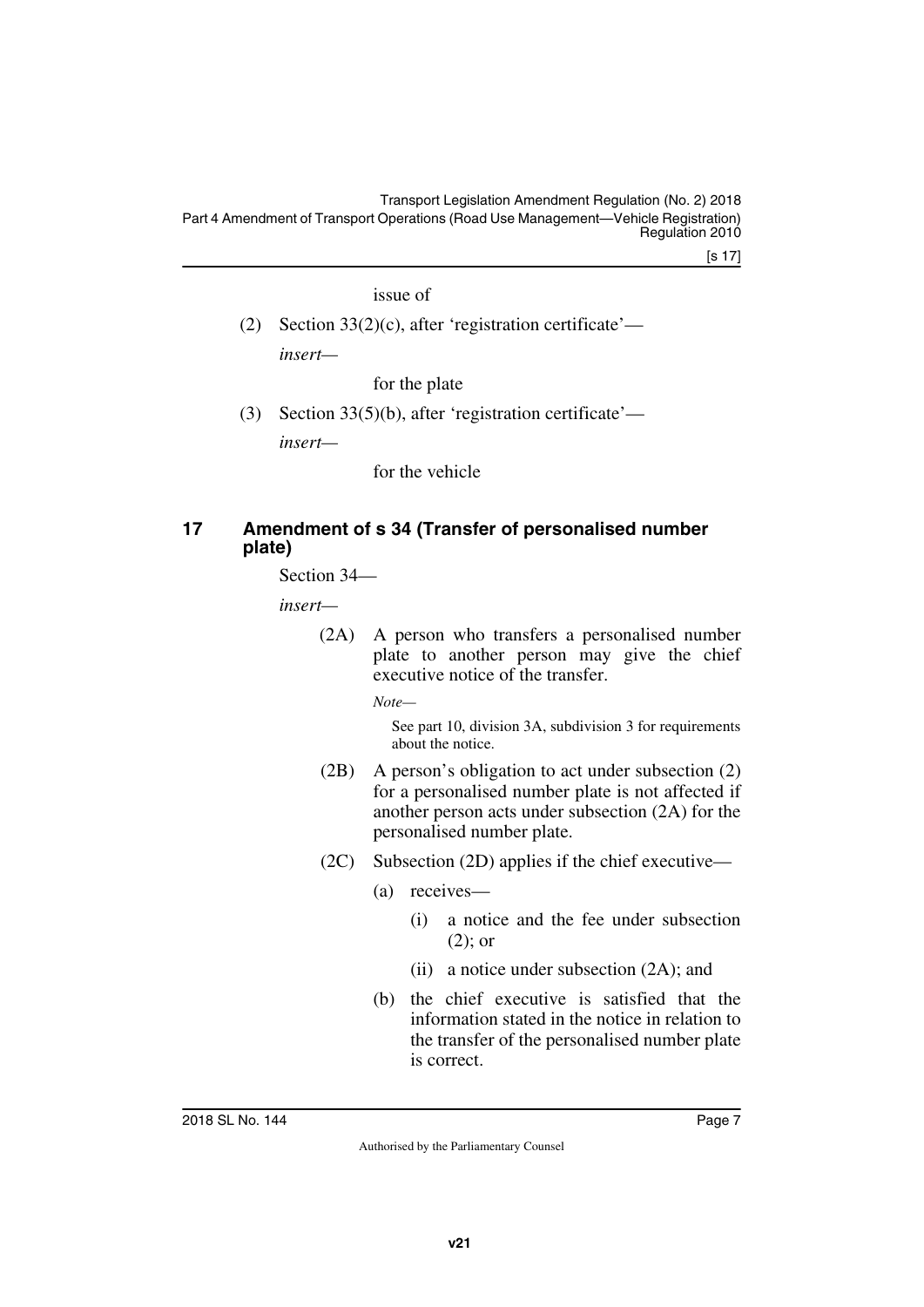- (2D) The chief executive must—
	- (a) record in the register the day of the transfer stated in the notice; and
	- (b) substitute the name and address of the person transferring the personalised number plate with the name and address of the person acquiring the personalised number plate; and
	- (c) amend the register to record the postal address, or lack of a postal address, for the person acquiring the personalised number plates.

# <span id="page-7-0"></span>**18 Amendment of s 36 (Customised number plates)**

<span id="page-7-1"></span>Section 36(3)(b), after 'registration certificate'—

*insert—*

for the vehicle

# <span id="page-7-2"></span>**19 Amendment of s 109A (Definitions for division)**

<span id="page-7-3"></span>(1) Section 109A, definition *customer communication*, paragraph  $(a)(i)$ , after 'required to'—

*insert—*

be

(2) Section 109A, definition *customer communication*—

*insert—*

- (ia) a notice given to the chief executive under section 34(2A) or  $48(6)(b)$ ;
- (3) Section 109A, definition *customer communication*, paragraph  $(a)(ia)$  to  $(v)$ —

*renumber* as section 109A, definition *customer communication*, paragraph (a)(ii) to (vi).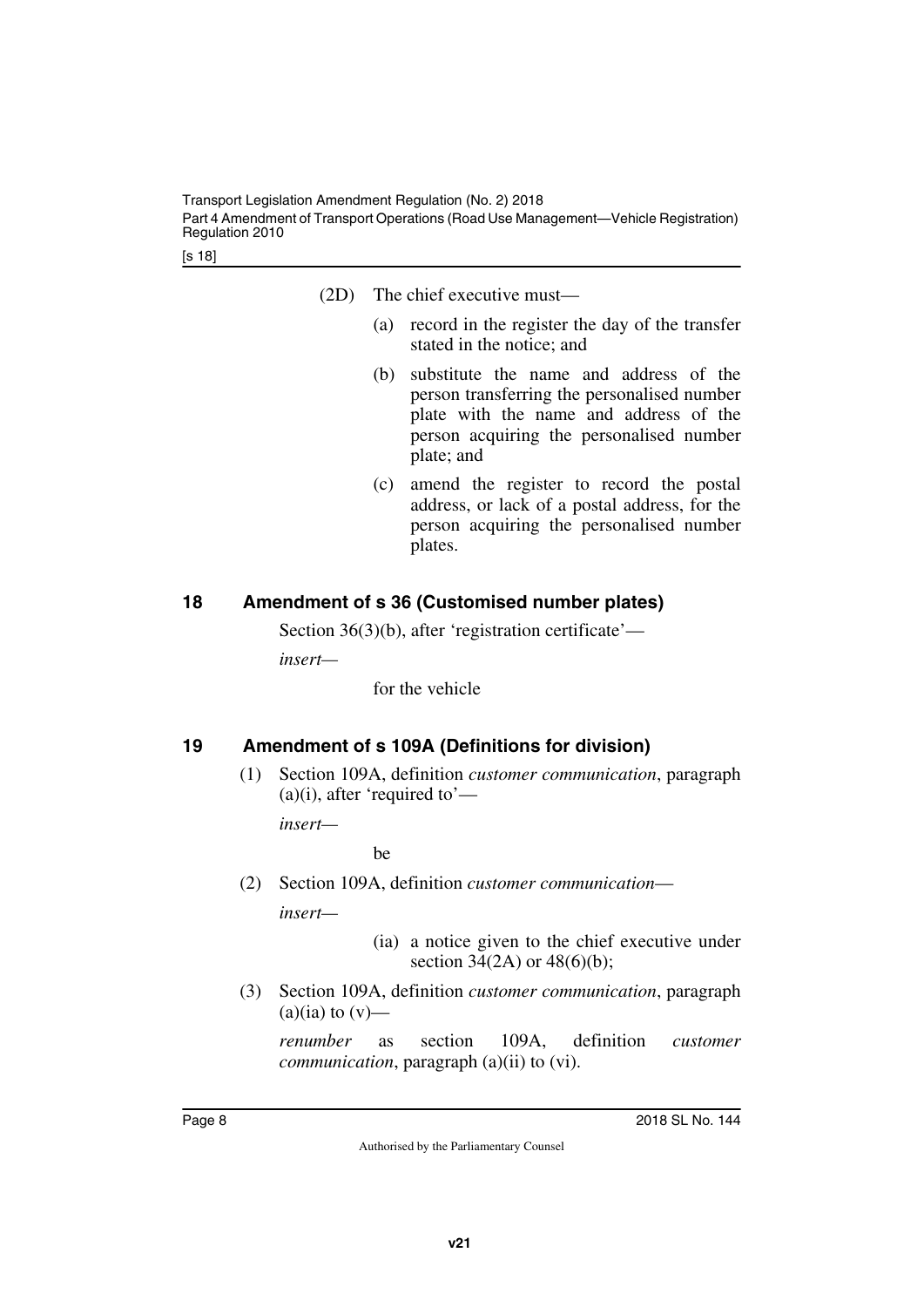#### <span id="page-8-0"></span>**20 Amendment of s 115 (Release of information on payment of fee)**

<span id="page-8-1"></span>(1) Section 115, heading, before 'fee'—

*insert—*

#### **amount or**

(2) Section  $115(1)(b)$ —

*omit, insert—*

- (b) pays—
	- (i) if the eligible person is a statutory entity or safety recall agency—the amount, if any, provided for under section 115A for giving the extract; or
	- (ii) otherwise—the fee stated in schedule 3, part 3 for giving the extract.

(3) Section 115(3)(a) *omit, insert—*

- (a) pays the public access provider—
	- (i) if the client user is a statutory entity the amount, if any, provided for under section 115A for obtaining the extract; or
	- (ii) otherwise—the fee stated in schedule 3, part 3 for obtaining the extract; and

# <span id="page-8-2"></span>**21 Insertion of new s 115A**

<span id="page-8-3"></span>After section 115—

*insert—*

## <span id="page-8-5"></span><span id="page-8-4"></span>**115A Amount payable for release of information to particular entities**

(1) This section provides for the amount to be paid to—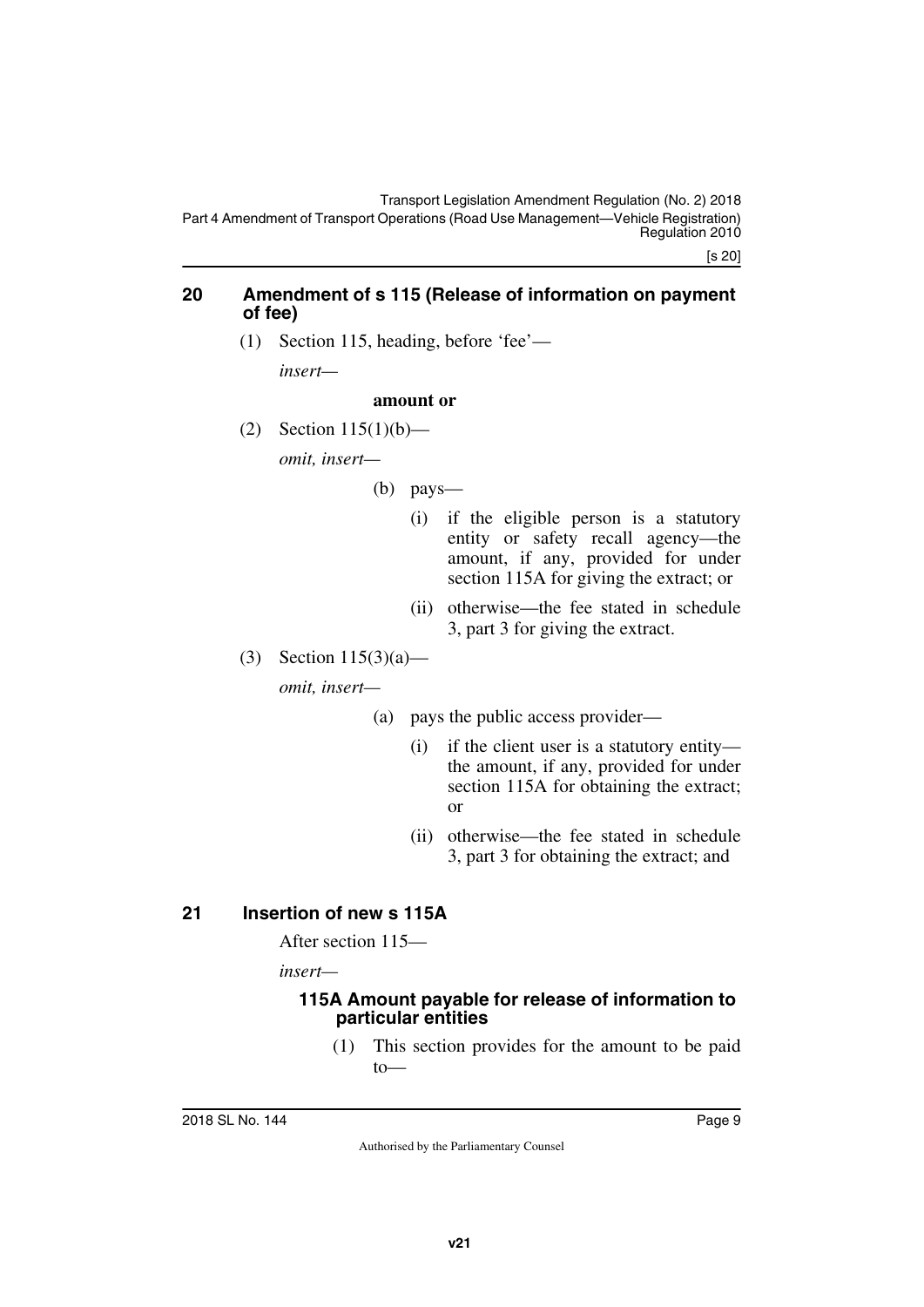- (a) the chief executive under section  $115(1)(b)(i)$  for an eligible person who is—
	- (i) a statutory entity; or
	- (ii) a safety recall agency; or
- (b) a public access provider under section  $115(3)(a)(i)$  for a client user who is a statutory entity.
- (2) The amount is—
	- (a) for an extract given under section  $115(1)$  to an eligible person who is—
		- (i) a statutory entity—the amount, if any, the chief executive decides is reasonable having regard to the relevant circumstances for giving the extract but no more than the amount of the fee stated in schedule 3, part 3 for giving the extract; or
		- (ii) a safety recall agency—nil; or
	- (b) for an extract obtained by a statutory entity under section 115(3)—the amount, if any, the chief executive decides is reasonable having regard to the relevant circumstances for obtaining the extract but no more than the amount of the fee stated in schedule 3, part 3 for obtaining the extract.
- (3) In this section—

*relevant circumstances*, for giving or obtaining an extract, means how and why the extract is given or obtained.

## <span id="page-9-1"></span><span id="page-9-0"></span>**22 Amendment of s 118 (Fee or amount payable to vehicle-related information provider)**

(1) Section 118, heading, 'Fee or amount'—

*omit, insert—*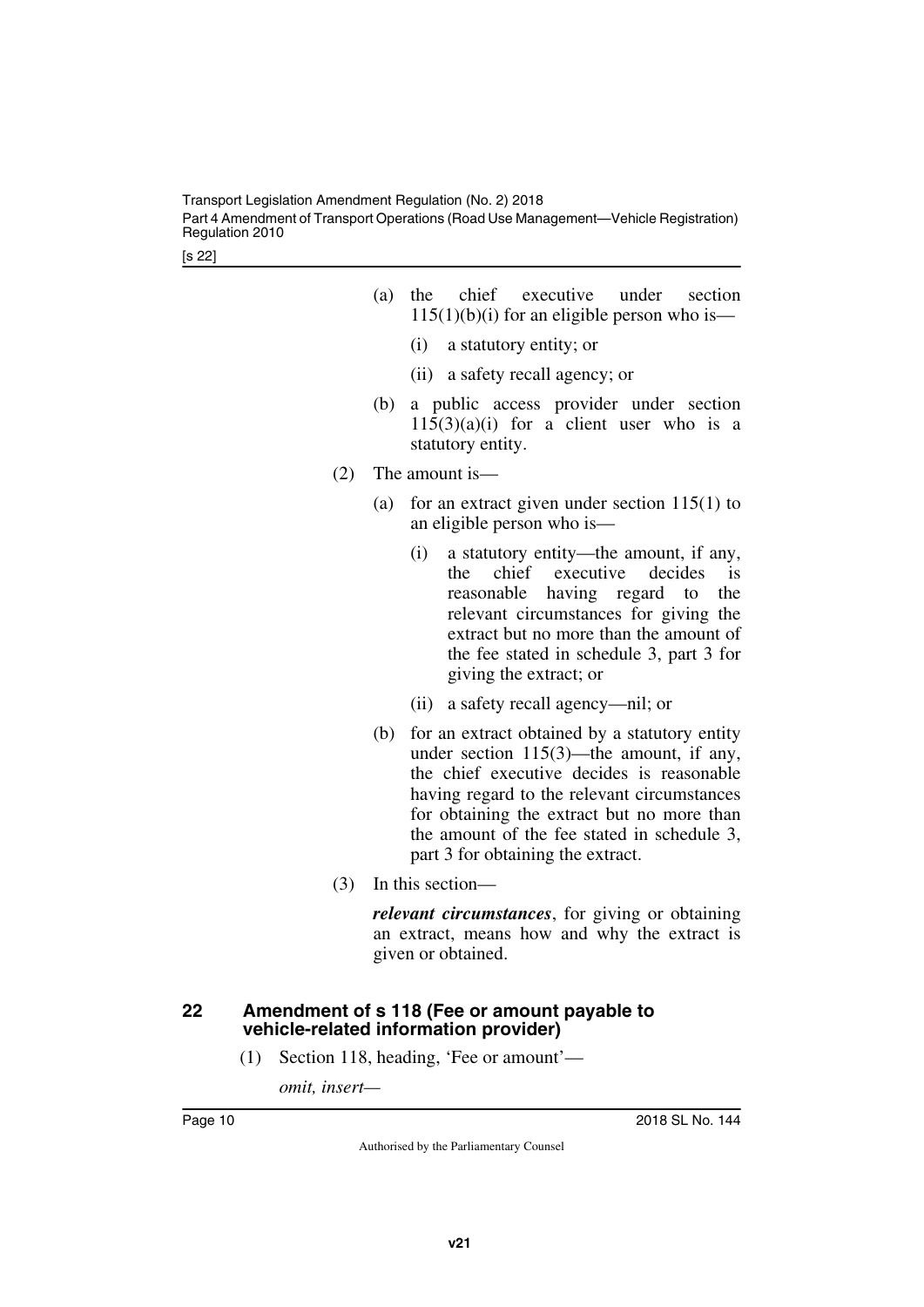[s 22]

## **Amount or fee**

(2) Section 118(1) 'fee or amount to be paid to a vehicle-related information provider as stated in'—

*omit, insert—*

amount or fee to be paid to a vehicle-related information provider under

(3) Section 118(2)—

*omit, insert—*

- (2) The amount or fee is—
	- (a) if the vehicle-related information provider is the chief executive and a fee is stated in schedule 3, part 3 for giving vehicle-related information about a vehicle—
		- (i) for vehicle-related information given to a statutory entity—the amount, if any, the chief executive decides is reasonable having regard to the relevant circumstances for giving the information but no more than the stated fee; or
		- (ii) otherwise—the stated fee; or
	- (b) if paragraph (a) does not apply—a reasonable amount decided by the vehicle-related information provider for giving vehicle-related information about a vehicle.
- (3) In this section—

*relevant circumstances*, for giving vehicle-related information about a vehicle, means how and why vehicle-related information is given or obtained.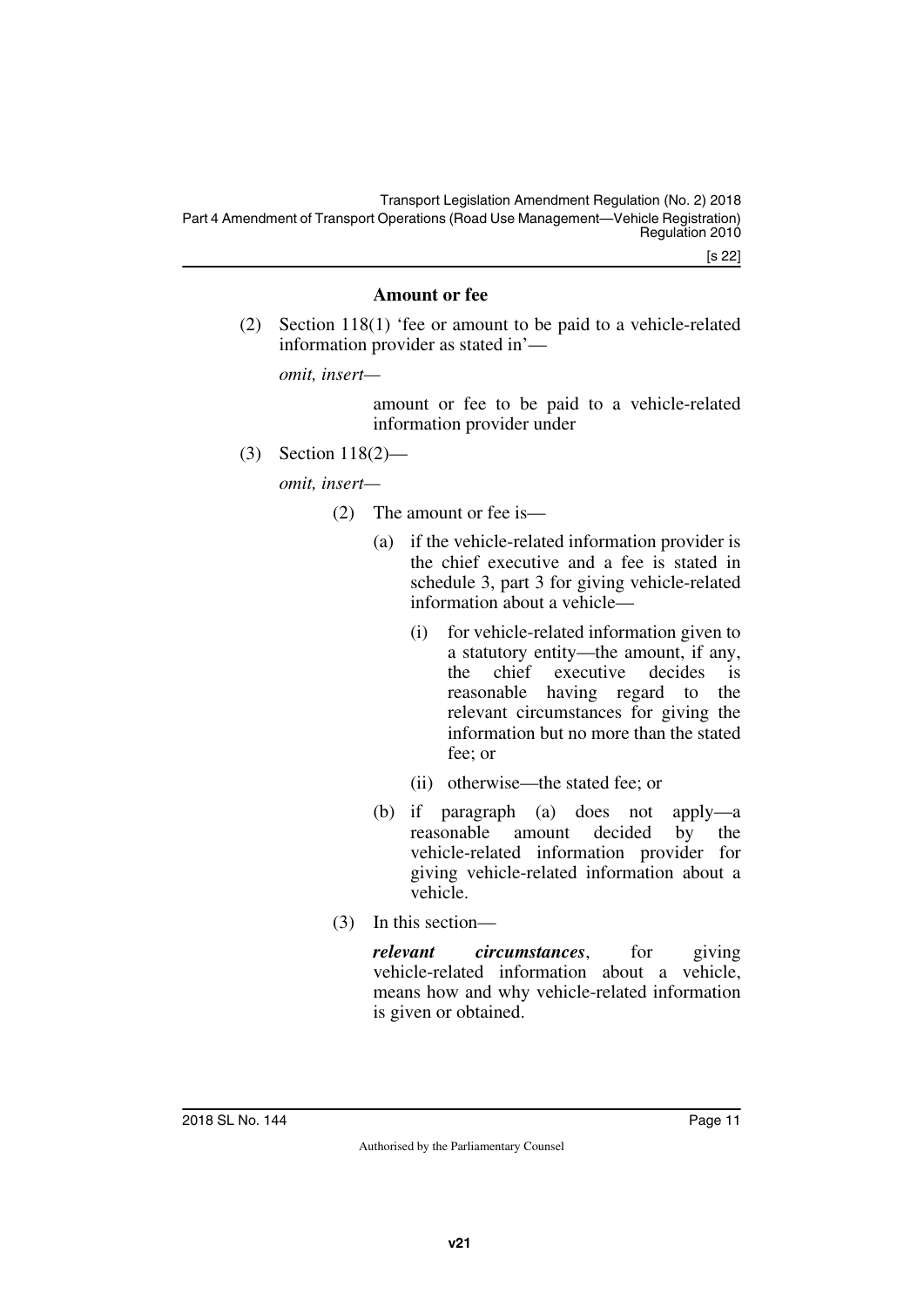Transport Legislation Amendment Regulation (No. 2) 2018 Part 4 Amendment of Transport Operations (Road Use Management—Vehicle Registration) Regulation 2010

[s 23]

## <span id="page-11-0"></span>**23 Insertion of new pt 10, div 7**

<span id="page-11-1"></span>Part 10—

*insert—*

# <span id="page-11-3"></span><span id="page-11-2"></span>**Division 7 When registration certificate may be made available electronically**

#### <span id="page-11-5"></span><span id="page-11-4"></span>**119B Making particular registration certificates electronically available**

- (1) This section—
	- (a) applies if the chief executive is required to, or may, issue a registration certificate to a person; but
	- (b) does not apply if the chief executive is required to issue a registration certificate for a vehicle mentioned in section 31(2),  $33(5)(b)$  or  $36(3)(b)$  to a person.
- (2) The way the chief executive may issue the registration certificate is by making the registration certificate available for the person to access electronically.
- (3) In this section—

*issue* includes give.

*registration certificate* includes updated registration certificate mentioned in section 21(1)(b), 32B(3)(b), 32C(3)(b), 48(8)(d), 50(5)(d), 101(5) and 101A(4)(b).

# <span id="page-11-6"></span>**24 Amendment of s 120 (Fees)**

<span id="page-11-7"></span>(1) Section 120(4)—

*insert—*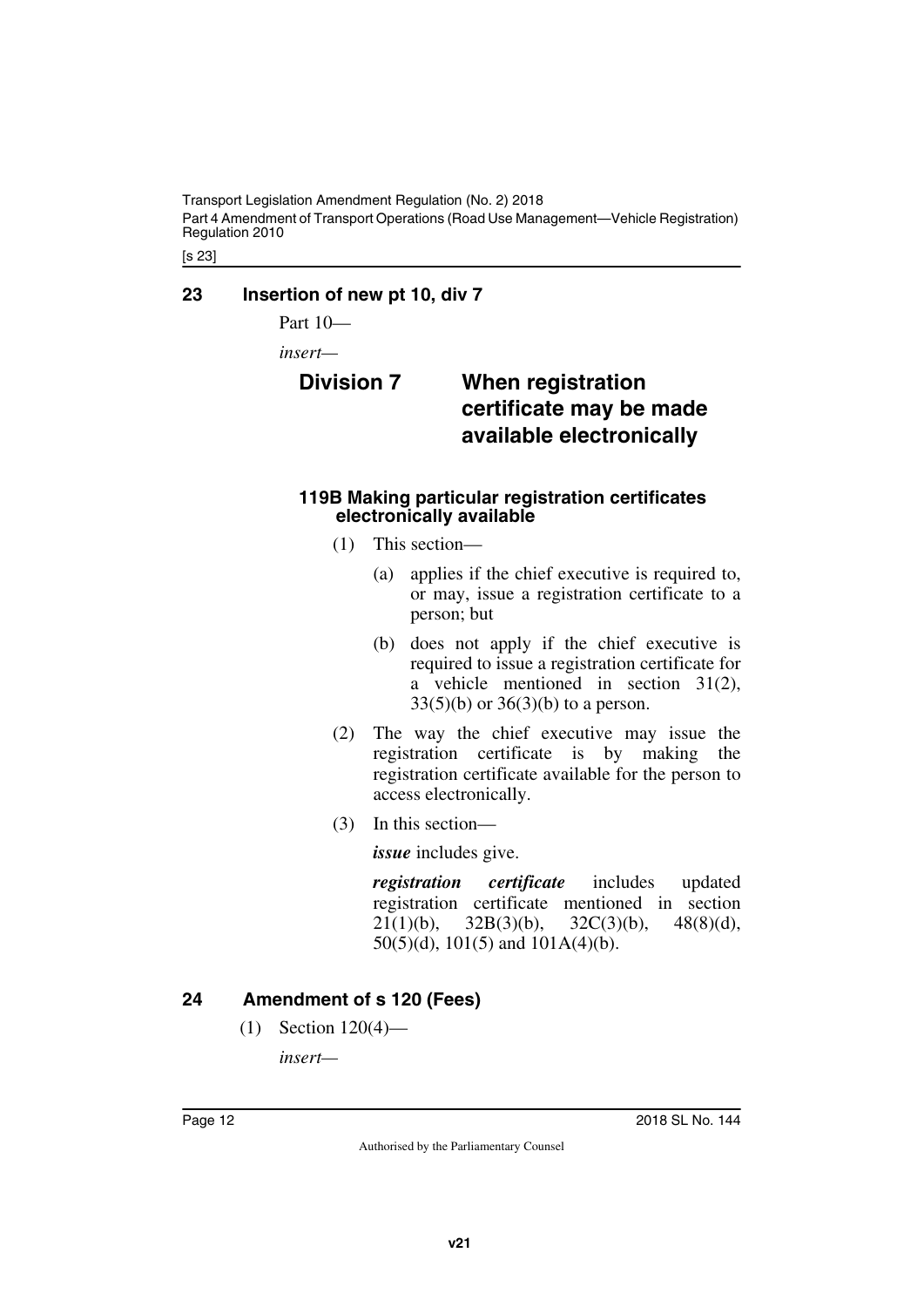[s 25]

*Note—*

See also part 10, division 5 for particular amounts relating to the release of information.

(2) Section 120(6)—

*omit.*

# <span id="page-12-0"></span>**25 Amendment of sch 3 (Other fees)**

<span id="page-12-1"></span>(1) Schedule 3, part 3, item 17, 'section 34' *omit, insert—*

section 34(2)

(2) Schedule 3, part 3, items 19 to 21 *omit, insert—*

| 19 Extract from the register of information given about a |  |  |  |  |  |
|-----------------------------------------------------------|--|--|--|--|--|
| vehicle under section 115(1) or vehicle-related           |  |  |  |  |  |
| information about a vehicle given under section           |  |  |  |  |  |
| $117(2)$ —                                                |  |  |  |  |  |

|     | (a) if the vehicle's registration number, VIN, chassis<br>number or engine number is supplied, for each<br>vehicle                                                                                  | 17.95 |
|-----|-----------------------------------------------------------------------------------------------------------------------------------------------------------------------------------------------------|-------|
| (b) | if the name and address of the person in whose<br>name a vehicle is registered are supplied but not<br>the vehicle's registration number, for each list of<br>vehicle registration numbers supplied | 10.75 |
| (c) | for each extract from archival records, for each<br>vehicle                                                                                                                                         | 28.65 |
|     | (d) for each extract certified by the chief executive,<br>for each vehicle                                                                                                                          | 28.65 |
|     | Extract from the register of information shout a                                                                                                                                                    |       |

- 20 Extract from the register of information about a vehicle obtained under section 115(3)—
	- (a) if the vehicle's registration number is supplied, for each vehicle 17.95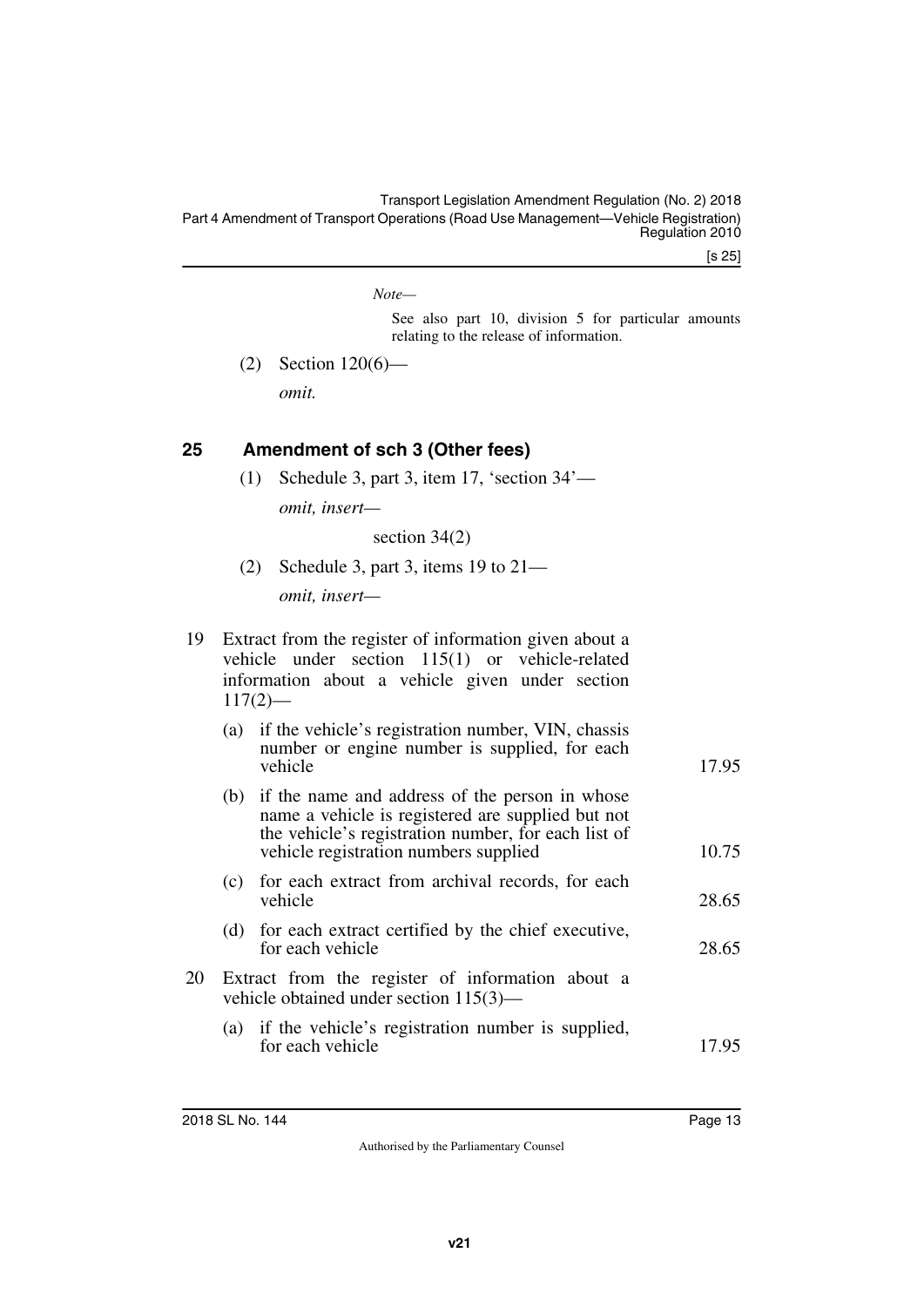[s 26]

| (b) | if the name and address of the person in whose<br>name a vehicle is registered are supplied, but not<br>the vehicle's registration number, for each list of<br>vehicle registration numbers supplied | 10.75 |
|-----|------------------------------------------------------------------------------------------------------------------------------------------------------------------------------------------------------|-------|
| (c) | if information about the vehicle is supplied by<br>electronic or disk file, for each vehicle                                                                                                         | 10.75 |
| (d) | for each extract certified by the chief executive,<br>for each vehicle                                                                                                                               | 28.65 |
| (3) | Schedule 3, part 3, items $22$ and $23-$                                                                                                                                                             |       |
|     | <i>renumber</i> as schedule 3, part 3, items 21 and 22.                                                                                                                                              |       |

# <span id="page-13-0"></span>**26 Amendment of sch 8 (Dictionary)**

<span id="page-13-1"></span>Schedule 8, definition *registration certificate*—

*omit, insert—*

*registration certificate* means—

- (a) for a vehicle—a certificate issued by the chief executive that includes the matters about the vehicle listed in section 19(2); or
- (b) for a personalised number plate—a certificate issued by the chief executive that includes the matters about the plate mentioned in section 33(2)(c); or
- (c) for a dealer plate—a certificate issued by the chief executive that includes the matters about the plate listed in section 62(5).